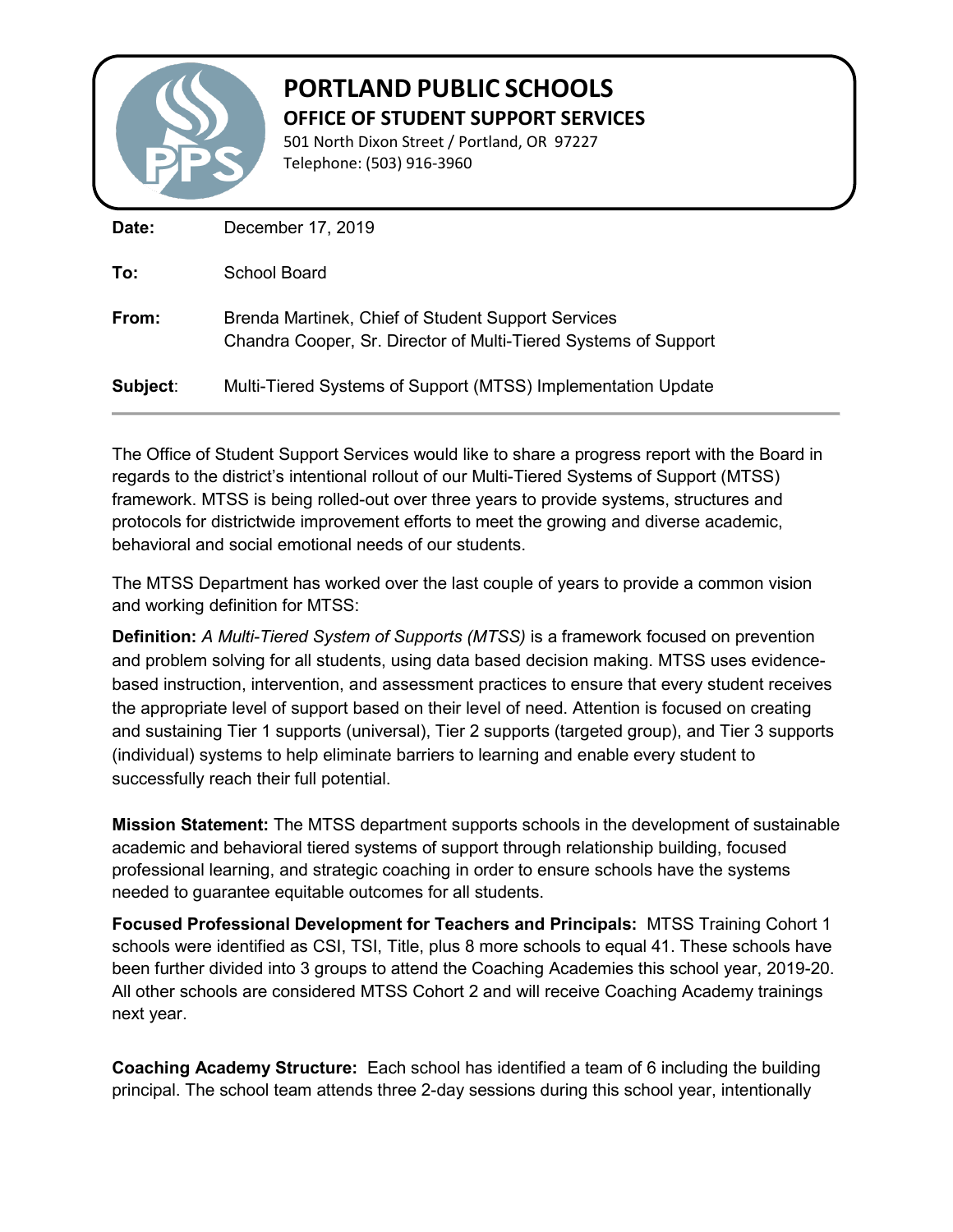scheduled with time in between to allow for school teams to take the learning and content back to their buildings for school-wide implementation. We have worked with the Office of Teaching and Learning (OTL) to ensure alignment with PPS and content provided by Solution Tree. Solution Tree has been contracted to provide this training.

The professional learning sessions are structured with specific goals/outcomes:

- Tier 1 (The Why, Guaranteed Viable Curriculum (GVC)/Lesson Planning, Common Formative Assessments, and Professional Learning Communities (PLCs),
- Tier 2 (PLCs, Interventions, Instructional teams)
- Tier 3 (Intensive Interventions, Student Intervention Team, Decision Rules).

The two completed sessions received very positive feedback. Below is the summary survey results from participants. The MTSS department uses the descriptive feedback from participants to improve upcoming profession learning.



In order to support schools with the professional development (PD)back at their buildings, the MTSS Department has created Summary Slide Decks that school teams can use to provide training at their schools. In addition, the MTSS team has met with every Principal individually who is participating in the MTSS Training Cohort 1 to ensure they have the follow up PD built into their schedules, supports in place, and coaching identified.

**District-wide System Implementation:** MTSS, Humanities, STEAM and Office of School Performance have collaborated to ensure alignment of structure, messaging, planning, and professional development. OTL will begin identifying tiered supports and interventions and we will work collaboratively to create the systems and processes that school teams need to implement tiered supports. The MTSS Department also partners with Student Success and Health to ensure that trauma informed practices, Social Emotional Learning, and Racial Equity is integrated in all of our professional development and trainings. In addition, the MTSS Department participates on the RESJ committees and serve on the RESJ advisory council in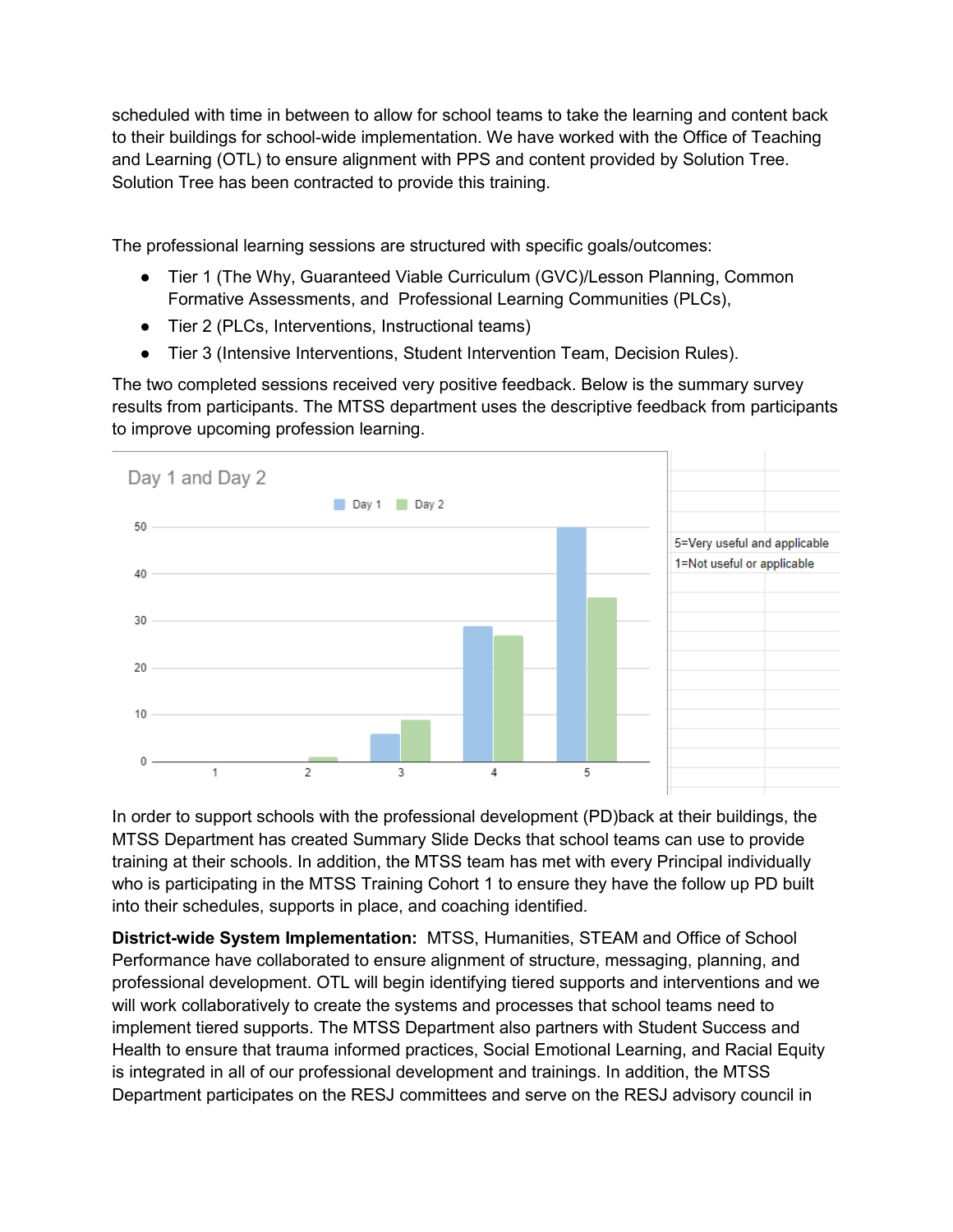order to ensure alignment with culturally responsive practices. Lastly, the Restorative Justice team is an active part of our MTSS implementation and Restorative Justice specialists partner with our MTSS TOSAs to ensure restorative practices and equity is a priority in our roll out.

**Assessment Systems:** The MTSS Department oversees the Culturally Responsive Tiered Fidelity Inventory (CR-TFI) which is administered to all schools once per year and is used to assess School Climate. The Successful School Survey is also being administered through the MTSS Department which will be used in conjunction with the CR-TFI to measure School Climate, Social Emotional Learning and are tools for building administrators to inform their School Climate plans and School Continuous improvement plans (SCIPs). In addition to these assessment tools, PPS has identified the Fidelity Implementation Tool (FIT) as our readiness measure for crucial MTSS components. Every school in PPS will receive the FIT once per year and be able to use this data to inform their academic and behavior tiered levels of support. Administrators and school leadership teams have received training on the use of these tools and how to use the data to inform school improvement.

**Future Planning:** The MTSS Department will be responsible for sustaining the implementation of tiered level of supports through continued professional development and systematic training. Furthermore, we will be hosting focus groups with families and students in order to educate and receive input on our MTSS services. Lastly, we will continue with purposeful and intentional planning within our RESJ lens and culturally responsive practices to ensure all students receive equitable access to high levels of learning.

#### Attachments:

- 1. [MTSS Training Cohorts and assigned TOSAs](https://docs.google.com/document/d/1Di9NwJ-PocPX4YZLvEo6KNdrlR68v5M69GGAVgTBqHk/edit)
- 2. [MTSS Triangle](https://docs.google.com/drawings/d/1cUXr59ooTLuHTEj9nznDdeVkxKC7wImCCby8BfXmkwE/edit?ts=5d783793)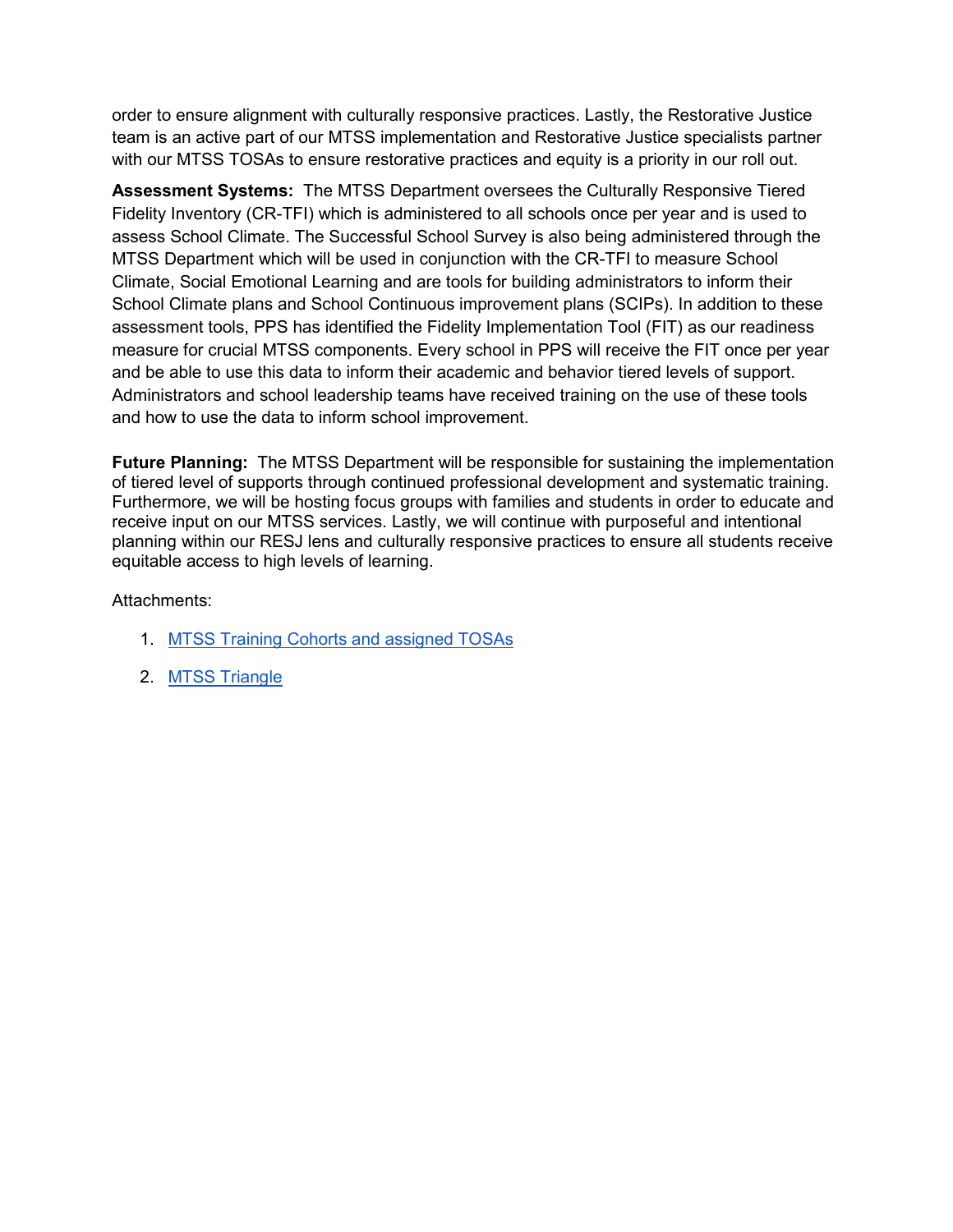|                                                                                         | <b>Chandra Cooper, MTSS Director</b>                                                                                                                                                                                          |                                                                                                                                                                                                                |                                                                                                                                                                                                                       |                                                                                                                                                     |                                                                                                                                                                                   |                                                                                                                                                                      |                                                                                                                                                                       |                                                                                                                                                                                                                                                       |                                                                                                                                                                                                                        |                                                                                                                                                                                                                                                                                                             |  |  |  |
|-----------------------------------------------------------------------------------------|-------------------------------------------------------------------------------------------------------------------------------------------------------------------------------------------------------------------------------|----------------------------------------------------------------------------------------------------------------------------------------------------------------------------------------------------------------|-----------------------------------------------------------------------------------------------------------------------------------------------------------------------------------------------------------------------|-----------------------------------------------------------------------------------------------------------------------------------------------------|-----------------------------------------------------------------------------------------------------------------------------------------------------------------------------------|----------------------------------------------------------------------------------------------------------------------------------------------------------------------|-----------------------------------------------------------------------------------------------------------------------------------------------------------------------|-------------------------------------------------------------------------------------------------------------------------------------------------------------------------------------------------------------------------------------------------------|------------------------------------------------------------------------------------------------------------------------------------------------------------------------------------------------------------------------|-------------------------------------------------------------------------------------------------------------------------------------------------------------------------------------------------------------------------------------------------------------------------------------------------------------|--|--|--|
| Naomi Montelongo, MTSS Program Administrator & Niki Johnson, MTSS Program Administrator |                                                                                                                                                                                                                               |                                                                                                                                                                                                                |                                                                                                                                                                                                                       |                                                                                                                                                     |                                                                                                                                                                                   |                                                                                                                                                                      |                                                                                                                                                                       |                                                                                                                                                                                                                                                       |                                                                                                                                                                                                                        |                                                                                                                                                                                                                                                                                                             |  |  |  |
| <b>MTSS</b><br><b>TOSA</b>                                                              | <b>Katie Melcher</b>                                                                                                                                                                                                          | <b>Michelle</b><br>Vega                                                                                                                                                                                        | <b>Heather</b><br><b>Gordon</b>                                                                                                                                                                                       | <b>Drew</b><br>Laurence                                                                                                                             | <b>Lisa Barnett</b>                                                                                                                                                               | <b>Karina Kidd</b>                                                                                                                                                   | <b>Holly</b><br><b>Bordwell</b>                                                                                                                                       | <b>Monica</b><br>Loosemore                                                                                                                                                                                                                            | <b>Vanessa</b><br><b>Martinez</b>                                                                                                                                                                                      | <b>Liz Delmatoff</b>                                                                                                                                                                                                                                                                                        |  |  |  |
| <b>RJ</b><br><b>Specialist</b>                                                          | Sarah Holm                                                                                                                                                                                                                    | Christina<br>Campbell                                                                                                                                                                                          | Christina<br>Campbell<br>Keela Tillery*                                                                                                                                                                               | Sarah Holm<br>Christina<br>Campbell*                                                                                                                | Christina<br>Campbell<br>Sarah Holm*                                                                                                                                              | Sarah Holm                                                                                                                                                           | Christina<br>Campbell<br>Keela Tillery*                                                                                                                               | CharHutson<br>(HS)<br><b>Keela Tillery</b><br>(MS)                                                                                                                                                                                                    | Char<br>Hutson(HS)<br>Keela<br>Tillery(MS)                                                                                                                                                                             | <b>Char Hutson</b><br>(HS)<br><b>Keela Tillery</b><br>(MPG)                                                                                                                                                                                                                                                 |  |  |  |
| <b>SCHOOLS:</b>                                                                         | <b>Cohort 1 Schools:</b><br><b>Scott</b><br>$_{ee}$<br><b>Harrison Park</b><br><b>Skyline</b><br>Chapman<br><b>Cohort 2 Schools:</b><br><b>Capitol Hill</b><br><b>Markham</b><br>Stephenson<br><b>Access Vestal</b><br>& Lane | <b>Cohort 1 Schools:</b><br><b>Chief Joseph</b><br>Beach<br><b>Boise-Eliot</b><br>Woodlawn<br>Vernon<br><b>Cohort 2 Schools:</b><br>Ainsworth<br><b>Bridlemile</b><br><b>Forest Park</b><br><b>Odyssey K-8</b> | <b>Cohort 1 Schools:</b><br><b>Faubion</b><br>Dr. MLK Jr.<br><b>Rose City Park</b><br>Vestal<br>Rigler*<br><b>Cohort 2 Schools:</b><br><b>Creative</b><br><b>Science</b><br>Hayhurst K-5<br>Maplewood<br><b>Rieke</b> | <b>Cohort 1 Schools:</b><br>Grout<br>Whitman<br>James John*<br>Sitton*<br><b>Cohort 2 Schools:</b><br><b>Buckman</b><br>Lewis<br>Duniway<br>Pioneer | <b>Cohort 1 Schools:</b><br>Astor<br><b>Cesar Chavez</b><br><b>Rosa Parks</b><br>Peninsula*<br><b>Cohort 2 Schools:</b><br>Abernethy*<br>Llewellyn*<br>Woodstock*<br>Winterhaven* | <b>Cohort 1 Schools:</b><br>Arleta<br><b>Marysville</b><br>Kelly<br>Woodmere<br><b>Cohort 2 Schools:</b><br><b>Atkinson</b><br>Creston<br>Glencoe<br><b>Richmond</b> | <b>Cohort 1 Schools:</b><br><b>Bridger</b><br>Lent<br>Sabin*<br>Irvington<br><b>Cohort 2 Schools:</b><br>Sunnyside<br>Alameda<br><b>Beverly Cleary</b><br>Laurelhurst | <b>Cohort 1 Schools:</b><br><b>Franklin HS</b><br><b>Lane MS</b><br><b>Beaumont MS</b><br><b>Roseway Hts</b><br>MS<br><b>Cohort 2 Schools:</b><br>Madison HS<br>Cleveland HS<br><b>Hosford MS</b><br>Sellwood MS<br>Mt. Tabor MS<br><b>DaVinci MS</b> | <b>Cohort 1 Schools:</b><br>Jefferson HS<br><b>Ockley MS</b><br><b>Tubman MS</b><br><b>Cohort 2 Schools:</b><br><b>Grant HS</b><br>Wilson HS<br><b>Gray MS</b><br><b>Jackson MS</b><br>Lincoln HS<br>West Sylvan<br>MS | <b>Cohort 1 Schools:</b><br>Roosevelt HS<br><b>George MS</b><br>Alliance<br><b>Cohort 2 Schools:</b><br>Benson HS<br><b>PISA</b><br><b>MLC K-12</b><br><b>DART Schools</b><br><b>Charter Schools</b><br>CBO's<br>Eve/Summer<br><b>Scholars</b><br><b>Teen Parent</b><br>Services<br><b>Virtual Scholars</b> |  |  |  |

#### Cleveland K-8 Franklin K-8 Grant K-8 Jefferson K-8 Lincoln K-8 Madison K-8 Roosevelt K-8 Wilson K-8 High School & Multiple Pathways

#### **Additional MTSS Department Staff**:

Sarah Clark-MTSS TOSA for FIT Support Krysti Vang-Administrative Assistant Char Hutson- Restorative Justice Program Manager Dana Riemer- Discipline and Student Conduct Coordinator Kristin Irwin-School Psychologist Technical Advisor Joey Clarke- MTSS Data Clerk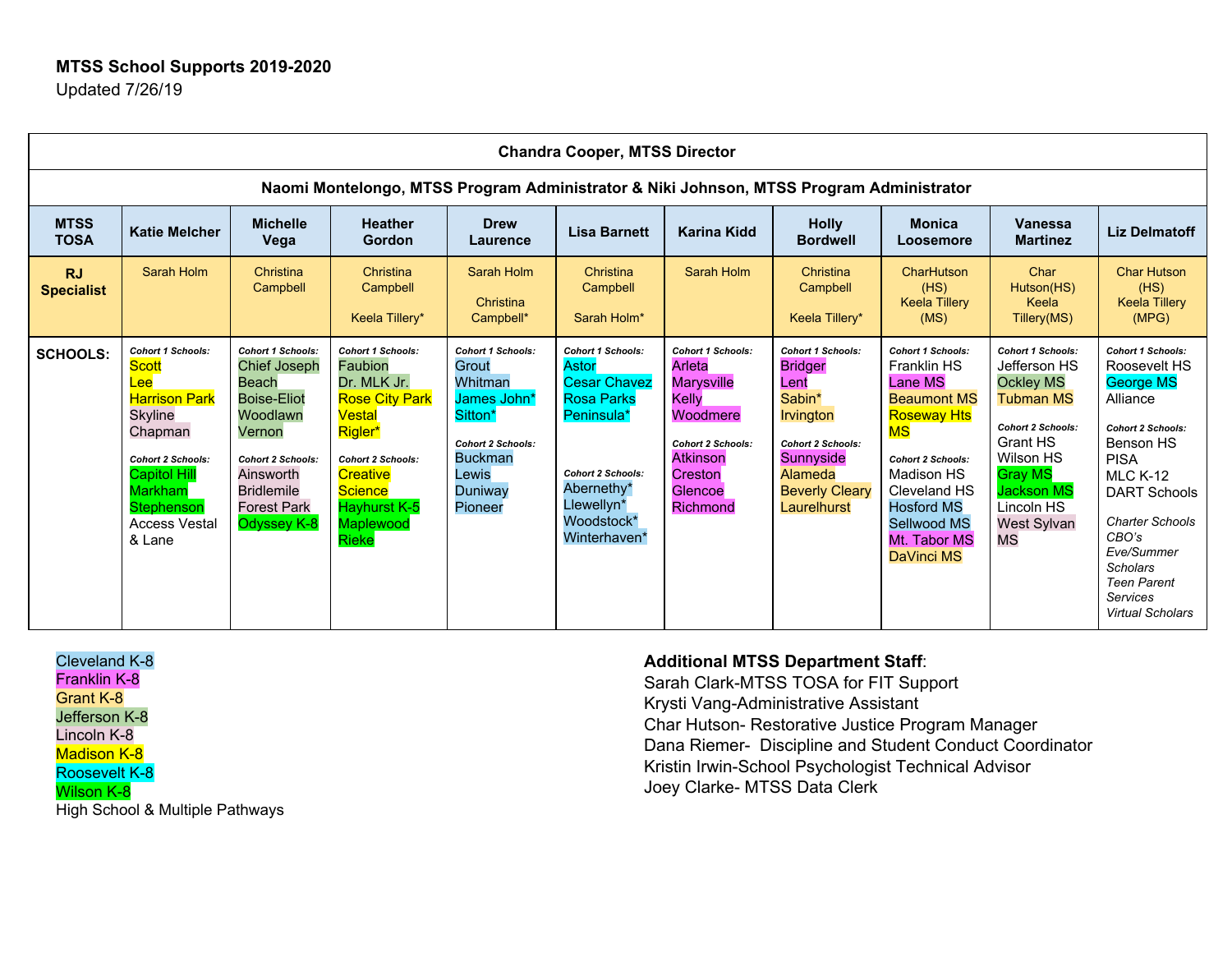# **MTSS School Supports 2019-2020**

Updated 7/26/19

## **Contact information**:

**MTSS Director**: Chandra Cooper

● Support for district-level and building-level MTSS Implementation (503) 896-0050

**MTSS Program Administrator**: Naomi Montelongo

● Support for building-level MTSS Implementation and MTSS TOSAs (503) 260-7819

**MTSS Program Administrator**: Niki Johnson

● Support for FIT administration, planning and technical assistance (971) 201-5101

**Restorative Justice Program Manager**: Char Hutson

● Support for district-wide implementation of Restorative Justice practices (971) 269-9713

## **Discipline and Student Conduct Coordinator**: Dana Riemer

● Support for discipline policies, procedures and protocols (971) 712-4303